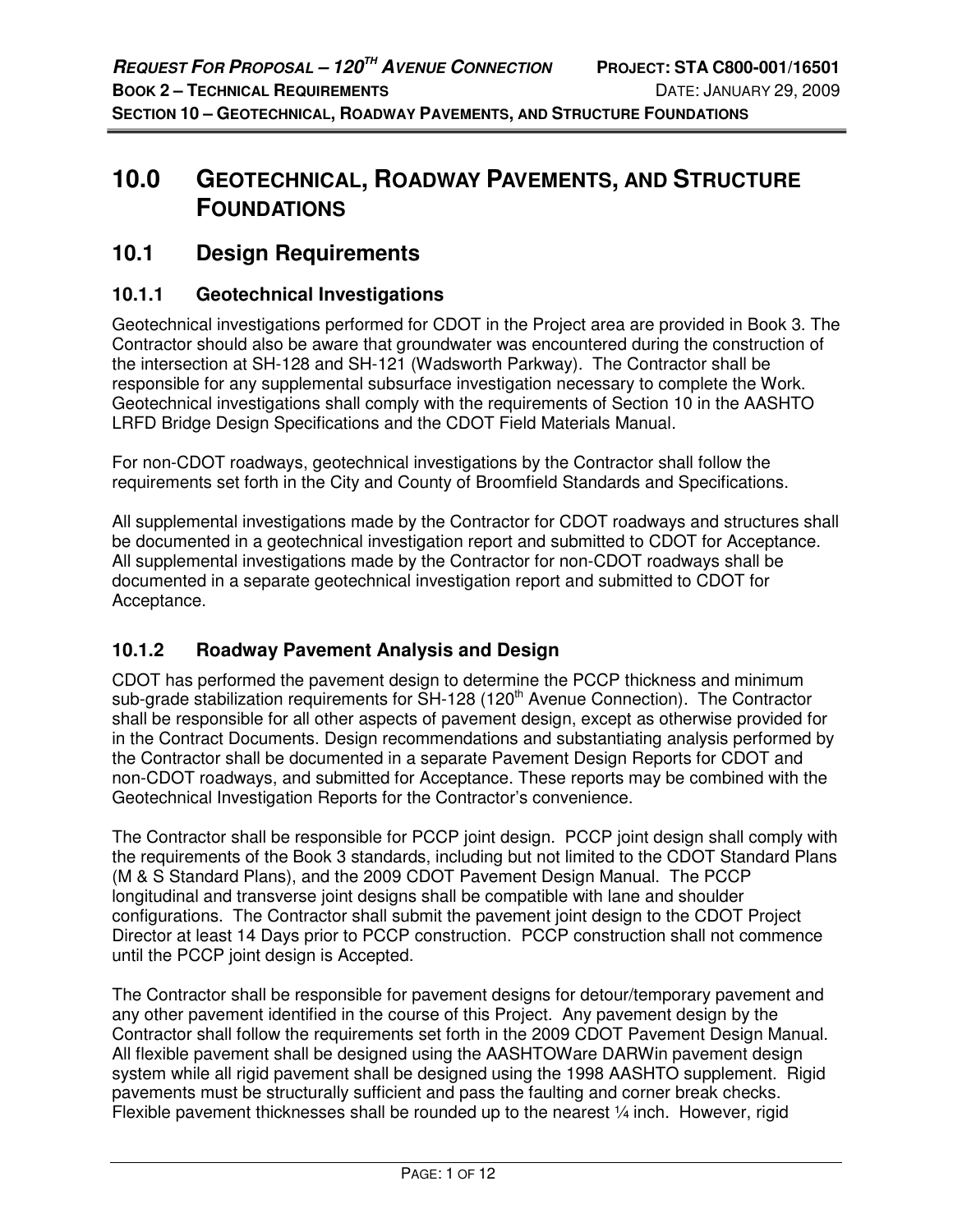pavements shall include an additional ¼ inch to accommodate grinding at year 22 and shall be subsequently rounded up to the nearest ½ inch.

For non-CDOT roadways, pavement design by the Contractor shall follow the requirements set forth in the City and County of Broomfield Standards and Specifications, including the requirement to obtain soil samples for design of structural section after grading operations are complete and subgrade is rough cut, and requirements for pavement edge drains. The Contractor shall submit pavement designs to the CDOT Project Director and the City and County of Broomfield for review. The pavement design shall include traffic counts / calculations used to arrive at the ADT and 18-k ESALS for the required design period. Construction of paved surfaces shall not commence until the pavement design has been Accepted by the CDOT Project Director. Non-CDOT roadways must be constructed with a composite HMA and ABC pavement section.

# **10.1.3 Structure Foundation Analysis and Design**

The Contractor shall perform additional geotechnical analysis as required for the design of retaining walls, bridges, and other structure foundations. Design recommendations and substantiating analysis shall be documented in foundation design reports, submitted to CDOT for Acceptance, and part of the Preliminary Design packages and/or the In-Process Design Packages for Structures as described in Section 15, Structures.

# **10.2 Construction Requirements**

The Contractor shall construct the Portland Cement Concrete Pavement (PCCP) and Hot Mix Asphalt (HMA) in accordance with the requirements of the Contract Documents.

# **10.2.1 Roadway Pavement Construction Requirements**

The Contractor shall mechanically groove the PCCP per Book 2, Section 19 (Section 412 – Portland Cement Concrete Finishing Consolidating and Finishing).

# **10.2.2 Roadway Pavement Types and Thickness Requirements**

### **10.2.2.1 Detour Pavement**

The Contractor is referred to the plans and requirements of Book 2, Section 19 (Section 621 – Detour Pavement).

## **10.2.2.2 Full Depth Hot Mix Asphalt**

The Contractor shall use Stone Matrix Asphalt (Fibers) (Asphalt) or (SMA) (Fibers) (Asphalt) on the proposed bridge structures and comply with the specifications in this Section.

The Contractor shall use one 3-inch lift of SMA (Fibers) (Asphalt) on the proposed structure:

The nominal maximum aggregate size (NMAS) of the SMA (Fibers) Asphalt) shall be  $\frac{1}{2}$  inch. Stone Matrix Asphalt (Fibers) (Asphalt) shall not contain any reclaimed asphalt pavement. All references to SMA shall be taken to be Stone Matrix Asphalt (Fibers)(Asphalt) or SMA (Fibers)(Asphalt).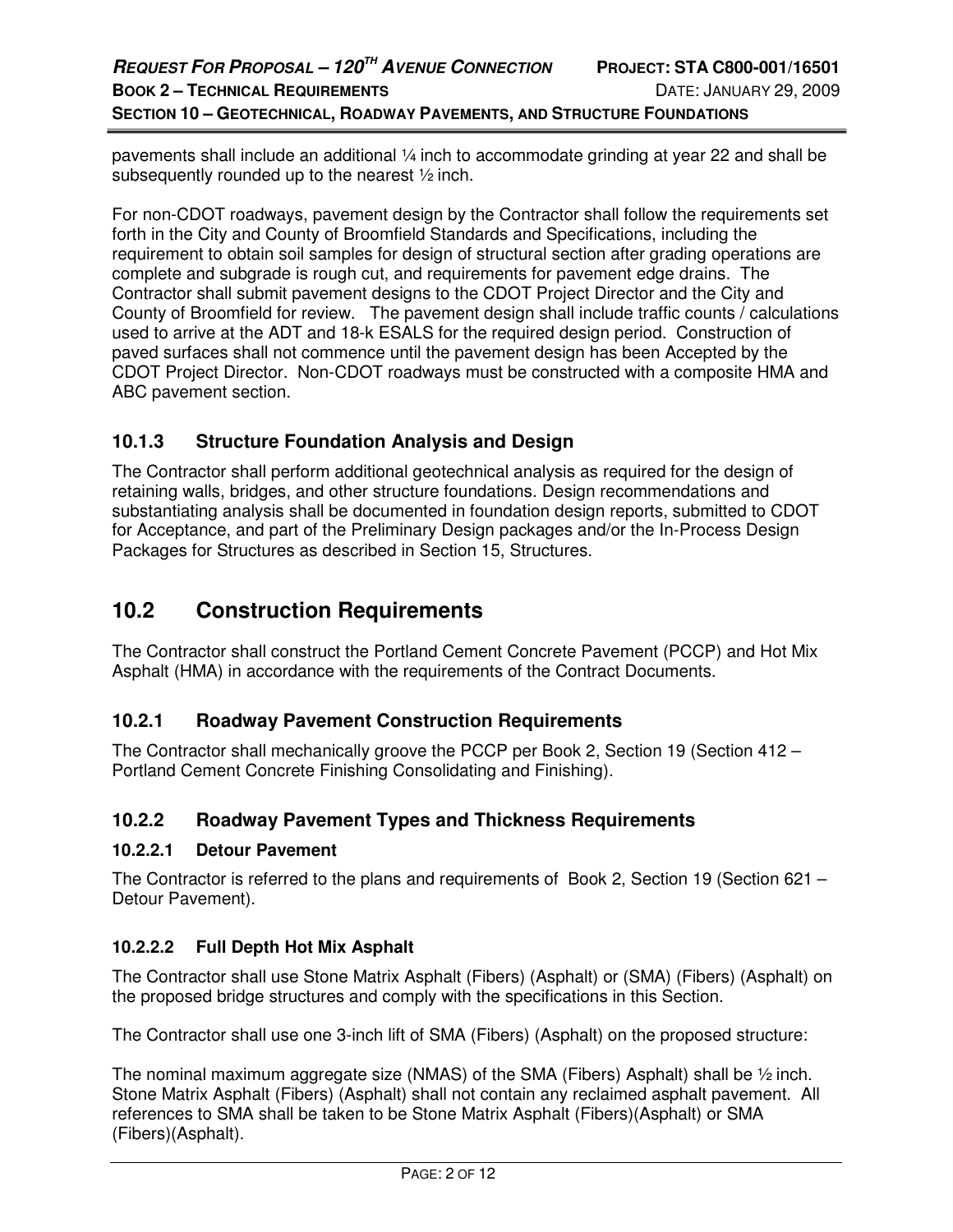For CDOT roadways, the Contractor shall use HMA (Grading SX) (100) (PG 76-28) and HMA (Grading S) (100) (PG 64-22) for HMA patching and minor widening of US36 and shall comply with the specifications in this Section. Patching shall be to the depth of the surrounding existing pavement as directed by the CDOT Project Director. The top lift must match the overlay depth, if any, and utilize HMA (Grading SX) (100)(PG 76-28). The thickness of lower lifts must be equal to or greater than the lift directly above. Lower lifts may utilize HMA (Grading S) (100) (PG 64-22).

For non-CDOT roadways, asphalt pavement incentive, smoothness incentive, and asphalt cement cost adjustment will not apply.

## **10.2.2.3 Portland Cement Concrete Pavement**

Mainline SH-128 shall utilize PCCP. Eleven inches of PCCP will be required from the intersection of SH 121 / SH 128 to station 35+00 or as directed by the CDOT Project Director. From station 35+00 to the end of the project excluding the top surface of the proposed structure, and including intersections to the outside curb return, 10 inches of PCCP shall be utilized. The PCCP section shall consist of the following:

- 1. 11 inches of PCCP over 6 inches ABC Class 6 over 4 feet of nonswelling A-2-4 or better soil from the intersection of SH-121 / SH-128 to Station 35+00.
- 2. 10 inches of PCCP over 6 inches of ABC Class 6 over 4 feet of nonswelling A-2- 4 or better soil from Station 35+00 to the end of the project, measured from the bottom of the ABC Class 6.

In areas with unprotected slopes, the ABC Class 6 and the 4 feet of nonswelling A-2-4 or better material shall be extended to the slope. However, in areas with curb and gutter, the ABC Class 6 and the 4 feet of A-2-4 or better material shall extend for a distance of 6 inches minimum beyond the back of the curb.

Pavement edge drains are required in cut areas to keep water levels a minimum 2 feet below the bottom of the nonswelling A-2-4 or better material. The Contractor shall submit the pavement edge drain design with the Release for Construction documents.

### **10.2.2.4 Pavement Thickness**

The Contractor shall construct the PCCP and HMA pavement to the thickness requirements for the Project, as set forth in the Table below:

|                                                     | Subgrade           | Minimum Required Pavement Section<br>Thickness (inches) | Pavement<br>Smoothness   |                                       |                 |
|-----------------------------------------------------|--------------------|---------------------------------------------------------|--------------------------|---------------------------------------|-----------------|
| Location                                            | Minimum<br>R-value | <b>PCCP</b>                                             | Full-Depth<br><b>SMA</b> | Composite<br>HMA/ over<br>ABC Class 6 | Category<br>(i) |
| Intersection of SH 121 / SH 128<br>to Station 35+00 | (iii)              | 11"                                                     |                          |                                       | N/A             |
| SH 128 excluding bridge<br>structure                | (iii)              | 10"                                                     |                          |                                       | Category II     |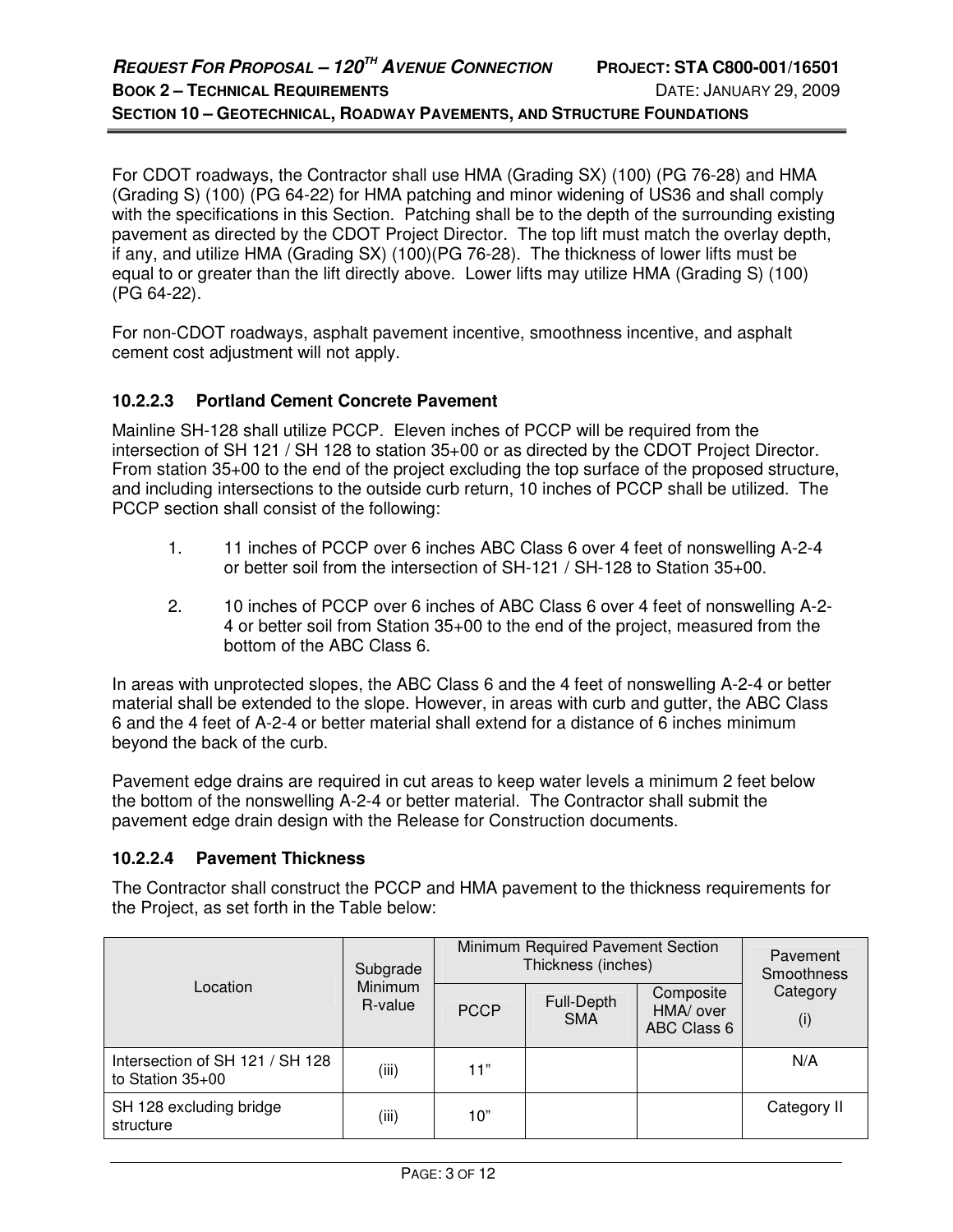# **REQUEST FOR PROPOSAL – 120TH AVENUE CONNECTION PROJECT: STA C800-001/16501**

#### **BOOK 2 – TECHNICAL REQUIREMENTS** DATE: JANUARY 29, 2009 **SECTION 10 – GEOTECHNICAL, ROADWAY PAVEMENTS, AND STRUCTURE FOUNDATIONS**

| <b>Bridge Structure</b>     |       | 3" |                   | <b>HRI Category II</b> |
|-----------------------------|-------|----|-------------------|------------------------|
| Wadsworth Blvd.             | (iii) |    | $7" / 15"$ (ii)   | (ii)                   |
| <b>Wadsworth Place</b>      | (ii)  |    | $4" / 9"$ (ii)    | (ii)                   |
| <b>Destination Drive</b>    | (ii)  |    | $5.5" / 12"$ (ii) | (ii)                   |
| <b>Commerce Street</b>      | (ii)  |    | $5.5" / 12"$ (ii) | (ii)                   |
| 120 <sup>th</sup> Avenue    | (ii)  |    | $5.5" / 12"$ (ii) | (ii)                   |
| 118 <sup>th</sup> Avenue    | (ii)  |    | $5.5" / 12"$ (ii) | (ii)                   |
| <b>Frontage Road Access</b> | (ii)  |    | $4" / 6"$ (ii)    | (i)                    |

(i): Intersections constructed with PCCP are exempt from pavement smoothness requirements except for all 10 foot straightedge requirements shall be met for both longitudinal and transverse smoothness.

(ii) Design and construction of subgrade and pavement section per City and County of Broomfield Standards.

(iii) See Section 11 for subgrade requirements.

# **10.2.3 Project Special Provisions**

The following specifications modify and take precedence over the Standard Specifications.

## **10.2.3.1 Plant Mix Pavement Compaction (Pneumatic Tire Rollers)**

Section 401 of the Standard Specifications is hereby revised for this Project as follows:

In Subsection 401.17, first paragraph, delete the second sentence and replace with the following:

Both steel wheel and pneumatic tire rollers shall be required on this Project. If the Contractor can demonstrate to CDOT that all of the manufacturer's recommendations were followed and the pneumatic tire roller is detrimental to the finished surface of the HMA, the Contractor may request CDOT to waive the pneumatic tire roller requirement. Pneumatic tire rollers shall not be used on SMA pavement.

## **10.2.3.2 Conformity to the Contract of Hot Mix Asphalt**

Section 106 of the Standard Specifications is hereby revised for this Project as follows:

Subsection 106.05 shall include the following:

For this project, Contractor process control testing of hot mix asphalt is mandatory.

## **10.2.3.3 Quality of Hot Mix Asphalt**

Section 106 of the Standard Specifications is hereby revised for this Project as follows:

Subsection 106.03 shall include the following: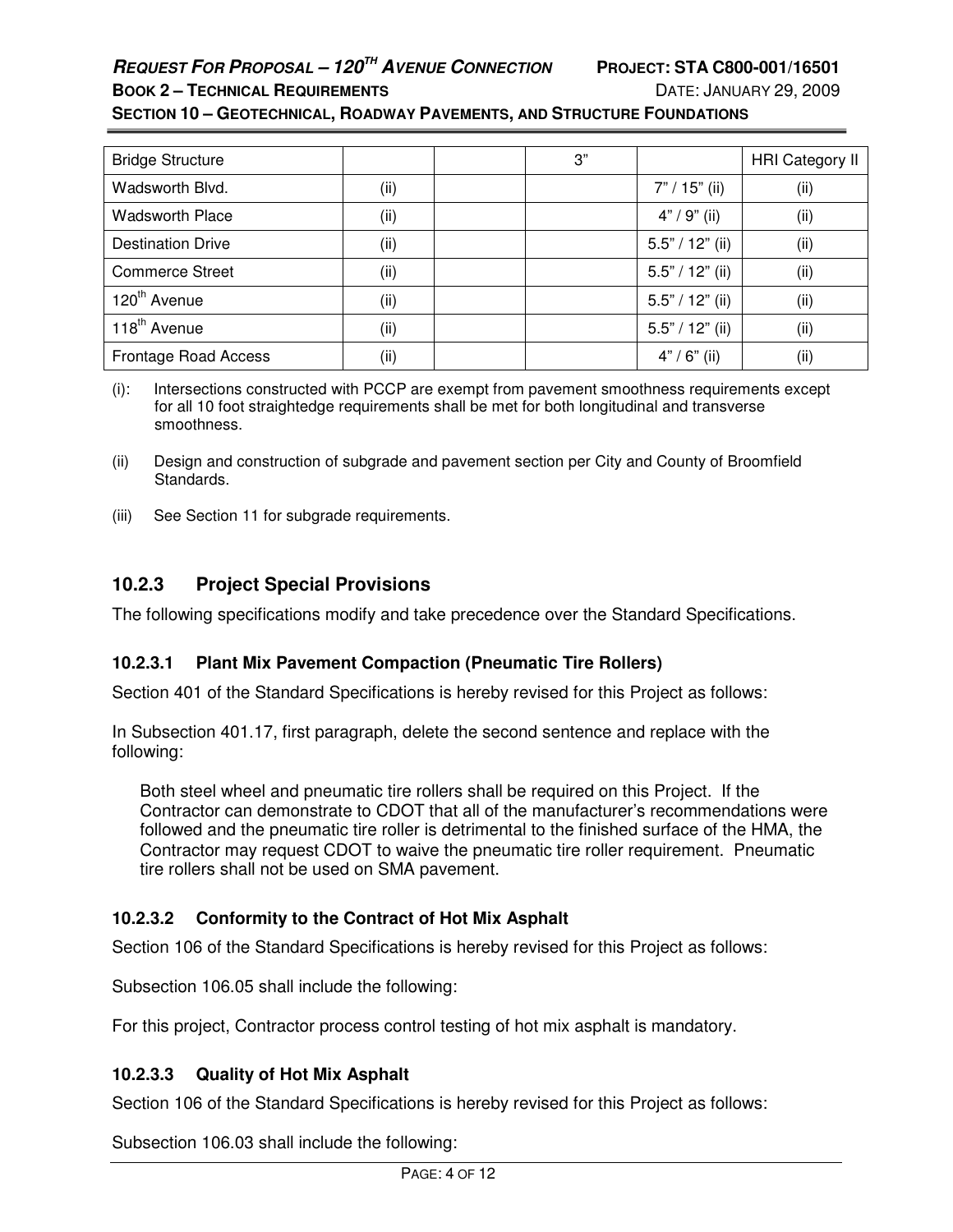For this Project, Contractor process control testing is mandatory.

### **10.2.3.4 Aggregate Base Course**

Section 304 of the Standard Specifications is hereby revised for this Project as follows:

Subsection 304.02 shall include the following:

Materials for the base course shall be Aggregate Base Course (Class 6) as shown in subsection 703.03

The aggregate base course (Class 6) must meet the gradation requirements and have a resistance value of at least 78 when tested by the Hveem Stabilometer method.

## **10.2.3.5 Hot Mix Asphalt Compaction (Steel Wheel Roller)**

Section 401 of the Standard Specifications is hereby revised for this Project as follows:

In subsection 401.17, first paragraph, delete the second sentence and replace with the following:

Steel wheel rollers will be required on this Project.

### **10.2.3.6 Hot Mix Asphalt**

Section 403 of the Standard Specifications is hereby revised for this Project as follows:

Subsection 403.02 shall include the following:

The design mix for hot mix asphalt shall conform to the following:

| <b>Property</b>                                                                                                          | <b>Test</b><br><b>Method</b> | <b>Value For Grading</b> |  |             |             |
|--------------------------------------------------------------------------------------------------------------------------|------------------------------|--------------------------|--|-------------|-------------|
|                                                                                                                          |                              | S(100)                   |  | SX(100)     | Patching    |
| Air Voids, percent at:<br>N (initial) [for information only]<br>N (design)                                               | CPL 5115                     | $3.5 - 4.5$              |  | $3.5 - 4.5$ | $3.5 - 4.5$ |
| Lab Compaction (Revolutions):<br>N (initial) [for information only]<br>N (design)                                        | CPL 5115                     | 8<br>100                 |  | 8<br>100    | 8<br>100    |
| Stability, minimum                                                                                                       | <b>CPL 5106</b>              | 30                       |  | 30          | 30          |
| Aggregate Retained on the 4.75<br>mm (No. 4) Sieve with at least 2<br>Mechanically Induced fractured<br>faces, % minimum | <b>CP 45</b>                 | 60                       |  | 60          | 60          |

**TABLE 403-1**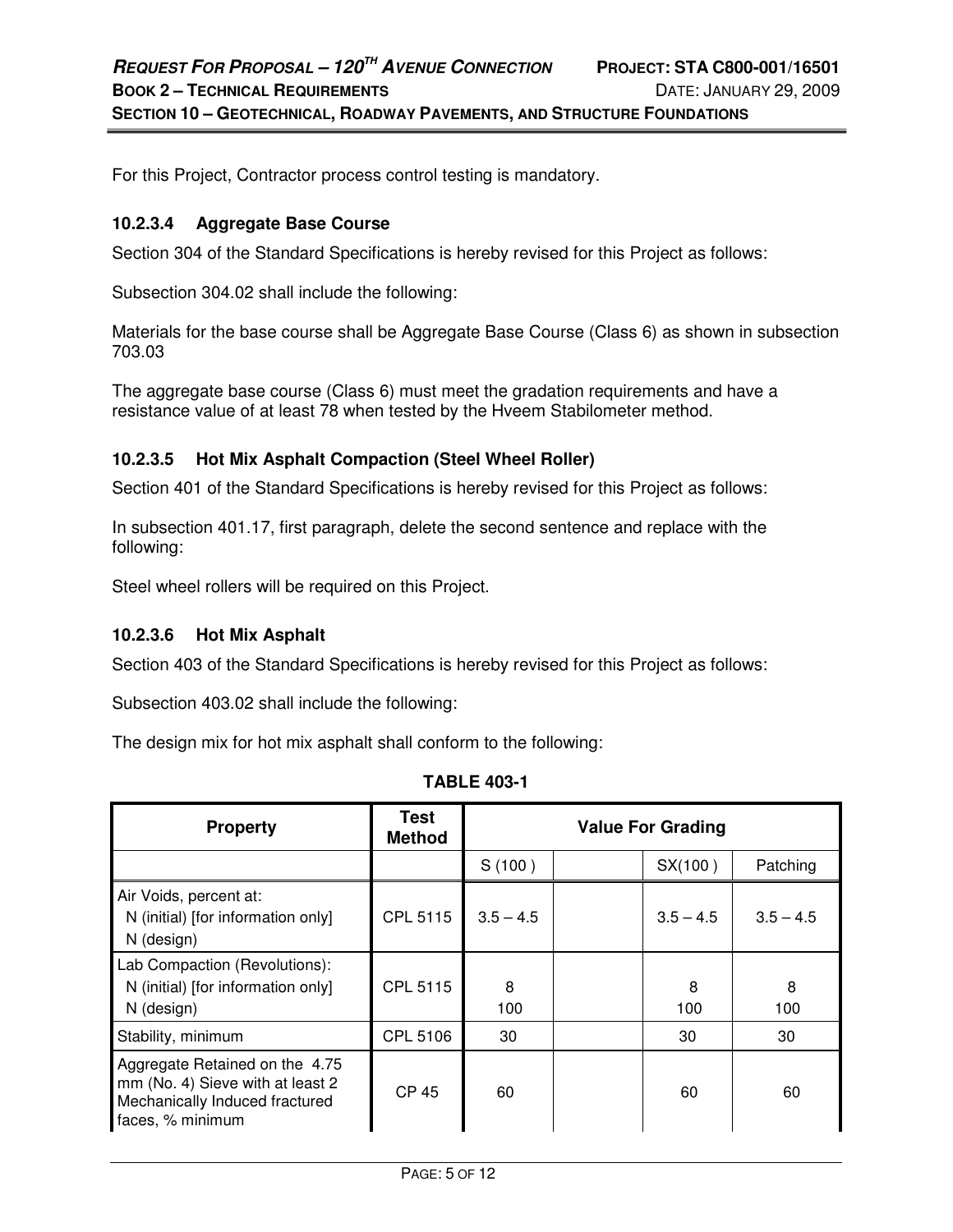# **REQUEST FOR PROPOSAL – 120TH AVENUE CONNECTION PROJECT: STA C800-001/16501 BOOK 2 – TECHNICAL REQUIREMENTS** DATE: JANUARY 29, 2009

## **SECTION 10 – GEOTECHNICAL, ROADWAY PAVEMENTS, AND STRUCTURE FOUNDATIONS**

| <b>Property</b>                                                                                                                                                                                                                                                                                                                                                                     | <b>Test</b><br><b>Method</b> | <b>Value For Grading</b>   |  |                            |                            |
|-------------------------------------------------------------------------------------------------------------------------------------------------------------------------------------------------------------------------------------------------------------------------------------------------------------------------------------------------------------------------------------|------------------------------|----------------------------|--|----------------------------|----------------------------|
|                                                                                                                                                                                                                                                                                                                                                                                     |                              | S(100)                     |  | SX(100)                    | Patching                   |
| <b>Accelerated Moisture Susceptibility</b><br>Tensile Strength Ratio (Lottman),<br>minimum                                                                                                                                                                                                                                                                                          | CPL 5109<br>Method B         | 80                         |  | 80                         | 80                         |
| Minimum Dry Split Tensile<br>Strength, kPa (psi)                                                                                                                                                                                                                                                                                                                                    | CPL 5109<br>Method B         | 205 (30)                   |  | 205 (30)                   | 205(30)                    |
| Grade of Asphalt Cement, Top<br>Layer                                                                                                                                                                                                                                                                                                                                               |                              |                            |  | PG 76-28                   | PG 76-28                   |
| Grade of Asphalt Cement, Layers<br>below Top                                                                                                                                                                                                                                                                                                                                        |                              | PG 64-22                   |  |                            | PG 64-22                   |
| Voids in the Mineral Aggregate<br>(VMA) % minimum                                                                                                                                                                                                                                                                                                                                   | <b>CP 48</b>                 | See Table<br>403-2         |  | See Table<br>403-2         | See Table<br>403-2         |
| Voids Filled with Asphalt (VFA), %                                                                                                                                                                                                                                                                                                                                                  | AI MS-2<br>65-75<br>65-75    |                            |  | 65-75                      |                            |
| Dust to Asphalt Ratio<br><b>Fine Gradation</b><br><b>Coarse Gradation</b>                                                                                                                                                                                                                                                                                                           | <b>CP 50</b>                 | $0.6 - 1.2$<br>$0.8 - 1.6$ |  | $0.6 - 1.2$<br>$0.8 - 1.6$ | $0.6 - 1.2$<br>$0.8 - 1.6$ |
| Al MS-2 = Asphalt Institute Manual Series 2<br>Note:<br>Note:<br>The current version of CPL 5115 is available from the Region Materials Engineer.<br>Mixes with gradations having less than 40% passing the 4.75 mm (No. 4) sieve shall be<br>Note:<br>approached with caution because of constructability problems.                                                                |                              |                            |  |                            |                            |
| Gradations for mixes with a nominal maximum aggregate size of one-inch or larger are<br>Note:<br>considered a coarse gradation if they pass below the maximum density line at the #4 screen.<br>Gradations for mixes with a nominal maximum aggregate size of 34 inch or smaller are<br>considered a coarse gradation if they pass below the maximum density line at the #8 screen. |                              |                            |  |                            |                            |

All mix designs shall be run with a gyratory compaction angle of 1.25 degrees and properties must satisfy Table 403-1. Form 43 will establish construction targets for Asphalt Cement and all mix properties at Air Voids up to 1.0 percent below the mix design optimum.

| Minimum Voids in the Mineral Aggregate (VMA) |                         |      |      |  |
|----------------------------------------------|-------------------------|------|------|--|
| <b>Nominal</b>                               | *** Design Air Voids ** |      |      |  |
| Maximum Size*,<br>mm (inches)                | 3.5%                    | 4.0% | 4.5% |  |
| $37.5(1\%)$                                  | 11.6                    | 11.7 | 11.8 |  |
| 25.0(1)                                      | 12.6                    | 12.7 | 12.8 |  |
| 19.0 $(3/4)$                                 | 13.6                    | 13.7 | 13.8 |  |
| 12.5 $(\frac{1}{2})$                         | 14.6                    | 14.7 | 14.8 |  |
| $9.5\,(%)$                                   | 15.6                    | 15.7 | 15.8 |  |

### **TABLE 403-2**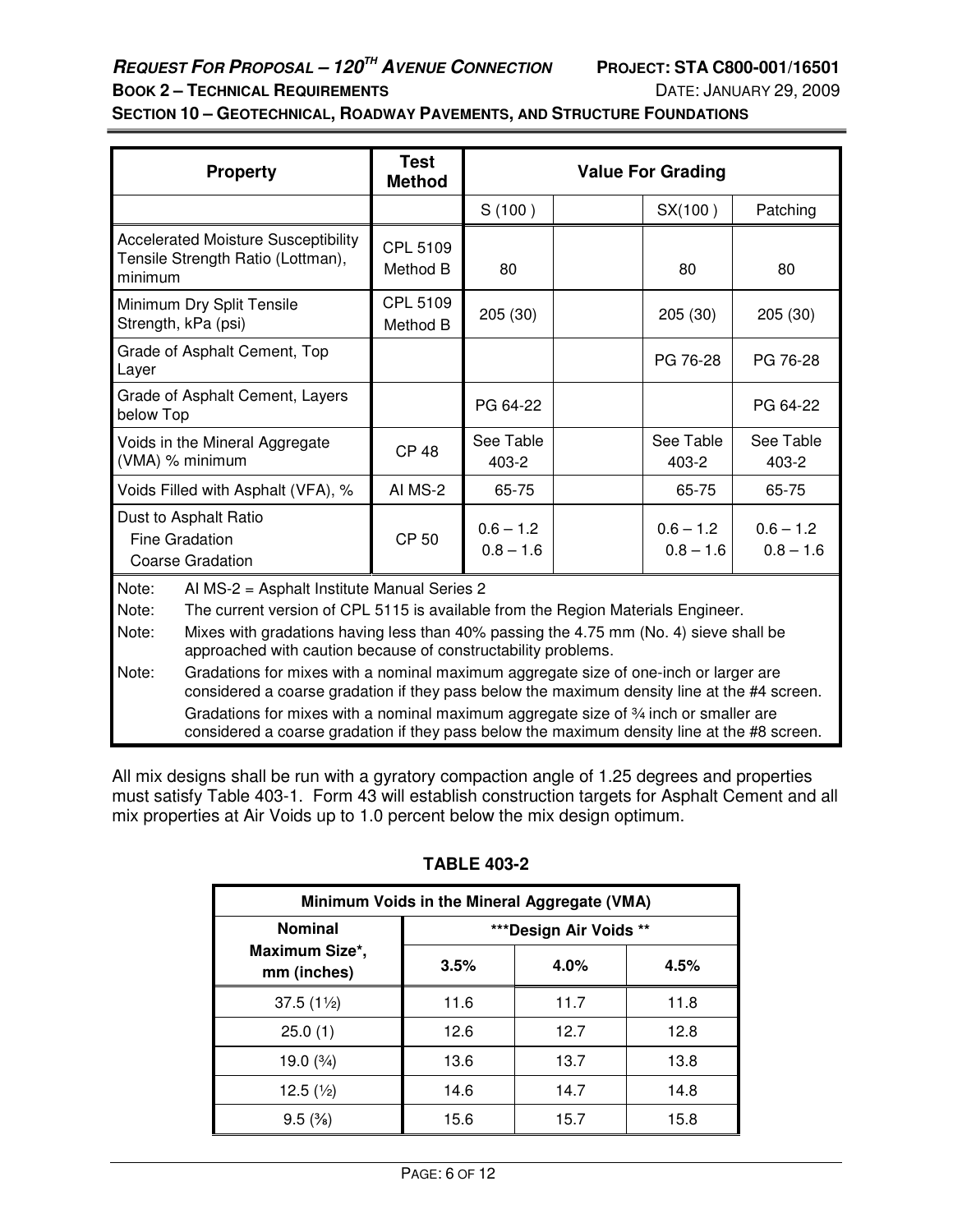# **REQUEST FOR PROPOSAL – 120TH AVENUE CONNECTION PROJECT: STA C800-001/16501**

## **SECTION 10 – GEOTECHNICAL, ROADWAY PAVEMENTS, AND STRUCTURE FOUNDATIONS**

- **\*** The Nominal Maximum Size is defined as one sieve larger than the first sieve to retain more than 10%.
- Interpolate specified VMA values for design air voids between those listed.
- Extrapolate specified VMA values for production air voids beyond those listed.

The Contractor shall prepare a quality control plan outlining the steps taken to minimize segregation of HMA. This plan shall be submitted to the Engineer and approved prior to beginning the paving operations. When the Engineer determines that segregation is unacceptable, the paving shall stop and the cause of segregation shall be corrected before paving operations will be allowed to resume.

Hot mix asphalt for patching shall conform to the gradation requirements for Hot Mix Asphalt (Grading SX) (100) (PG 76-28) for the top lift and Hot Mix Asphalt (Grading S) (100) (PG 64-22) for the lower lifts.

A minimum of 1 percent hydrated lime by weight of the combined aggregate shall be added to the aggregate for all hot mix asphalt.

Subsection 403.03 shall include the following:

If liquid anti-stripping additive is added at the plant, an approved in-line blender must be used. The blender shall be in the line from the storage tank to the drier drum or pugmill. The blender shall apply sufficient mixing action to thoroughly mix the asphalt cement and anti-stripping additive.

The Contractor shall construct the work such that all roadway pavement placed prior to the time paving operations end for the year, shall be completed to the full thickness required by the plans. The Contractor's Progress Schedule shall show the methods to be used to comply with this requirement.

### **10.2.3.7 Stone Mastic Asphalt Pavement**

Sections 401 and 703 of the Standard Specifications are hereby revised for this Project as follows:

Subsection 401.02 shall include the following:

Recycled Asphalt Pavement (RAP) shall not be used in Stone Matrix Asphalt (SMA) mix.

Subsection 401.09 shall include the following:

Each SMA load shall be completely covered and securely fastened with a full tarp.

Subsection 401.16 shall include the following:

The SMA mixture shall be transported and placed on the roadway without drain-down or flushing. All flushed areas behind the paver shall be removed immediately upon discovery. If more than 50 square feet of flushed SMA pavement is ordered removed and replaced in any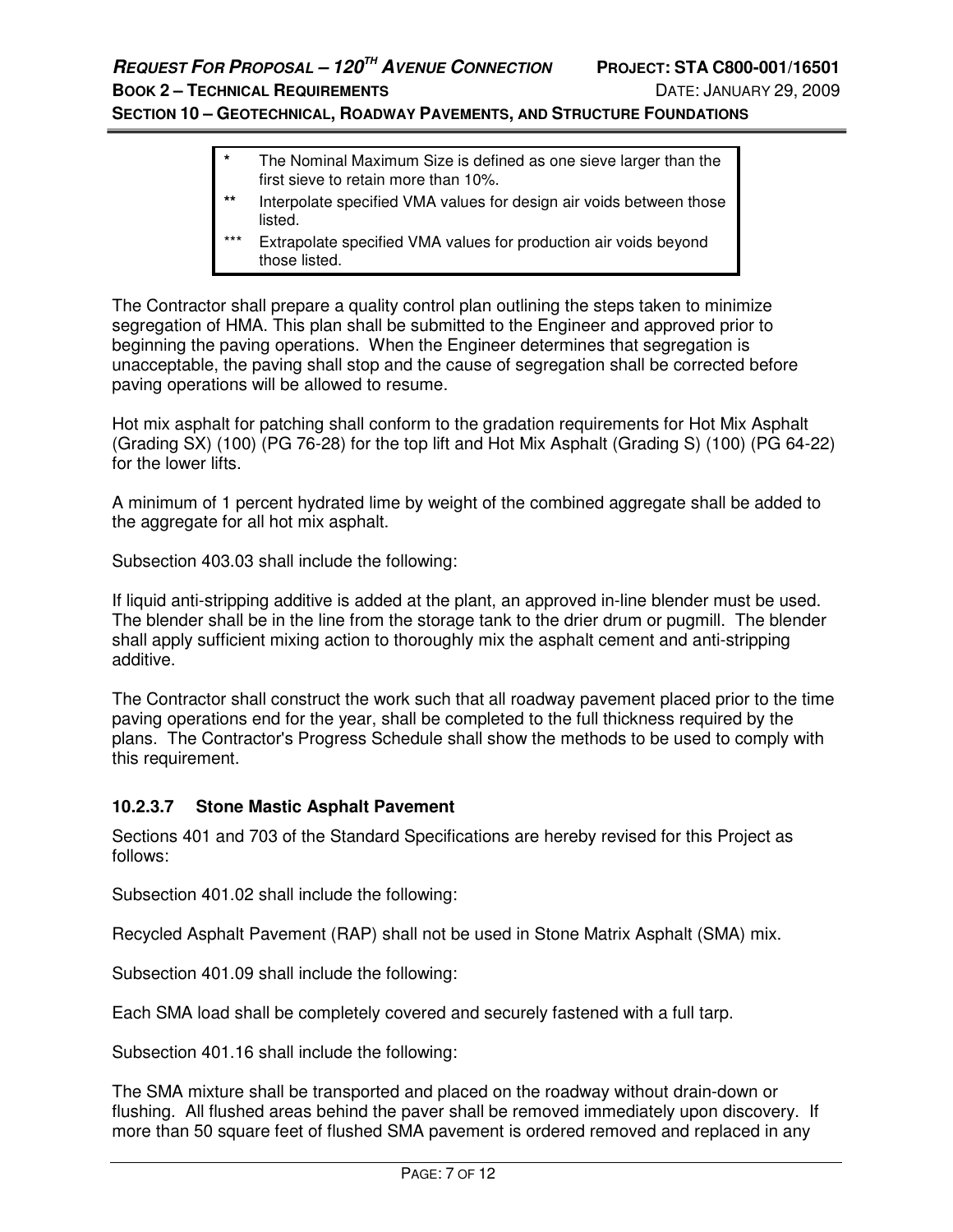## **REQUEST FOR PROPOSAL – 120TH AVENUE CONNECTION PROJECT: STA C800-001/16501 BOOK 2 – TECHNICAL REQUIREMENTS** DATE: JANUARY 29, 2009 **SECTION 10 – GEOTECHNICAL, ROADWAY PAVEMENTS, AND STRUCTURE FOUNDATIONS**

continuous 500 linear feet of paver width laydown, operations shall be discontinued until the source of the flushing has been found and corrected. The Contractor is responsible for all expenses associated with removal and replacement of all flushed areas. The Engineer shall designate the depth and area of all flushed areas requiring removal and replacement.

Subsection 401.17 shall include the following:

Rollers shall not be used in a vibratory mode on SMA unless they are first used successfully in the demonstration control strip specified in subsection 403.03. Pneumatic wheel rollers shall not be used on SMA mix.

The relative compaction for all SMA mixtures will be measured from roadway cores in accordance with CP 44, Method B, unless the SMA mixture is being placed on a structure (bridge deck) in which case the Engineer may specify that nuclear gauge measurements be used.

When cores are used, the Contractor shall provide all labor and equipment for the coring operation and filling the core holes. When nuclear density gauges are used, the tests will be performed in accordance with CP 81 and CP 82.

In-place density for SMA shall be 93 to 97 percent of the SMA mix maximum specific gravity as measured according to CP 51.

Subsection 401.22 shall include the following:

Acceptance, testing, and pay factors for SMA shall be in accordance with subsections 105.05 and 106.05 as revised for this project for Hot Mix Asphalt.

Section 403 of the Standard Specifications is hereby revised for this Project as follows:

Subsection 403.01 shall include the following:

This Work includes placing a Stone Matrix Asphalt (SMA) pavement.

Subsection 403.02 shall include the following:

The SMA gradation for this project shall be 1/2 inch.

Mixture design and field control testing of SMA shall be performed using either the SuperPave (CPL 5115, 100 Gyrations) or the Marshall Method (AASHTO T245, 50 Blow).

A minimum of two weeks prior to the proposed use of any Stone Matrix Asphalt pavement on the project, a pre-paving conference will be conducted. At that time, the Contractor shall submit to the Engineer, a mix design meeting the appropriate specification requirements for one of the following:

The SuperPave SMA mix design shall conform to the requirements of Table 403-1a: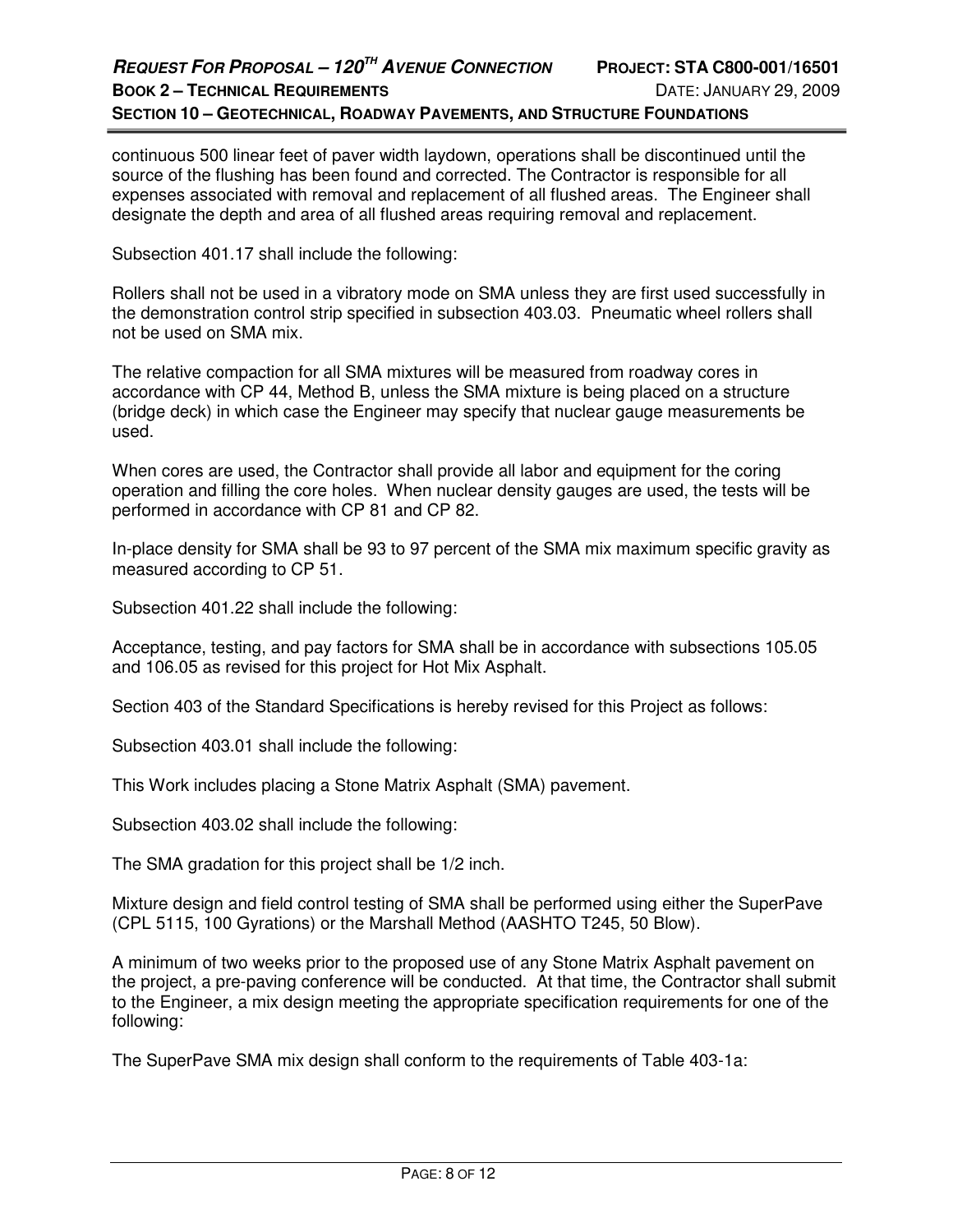**SECTION 10 – GEOTECHNICAL, ROADWAY PAVEMENTS, AND STRUCTURE FOUNDATIONS**

| <b>Property</b>                                                                                 | <b>Test Method</b>    | <b>Value for SMA</b> |  |  |
|-------------------------------------------------------------------------------------------------|-----------------------|----------------------|--|--|
| Air Voids, percent at:<br>N(Design)                                                             | <b>CPL 5115</b>       | $3.0 - 4.0$          |  |  |
| Lab compaction (Revolutions)<br>N(Design)                                                       | CPL 5115              | 100                  |  |  |
| <b>Accelerated Moisture</b><br>Susceptibility, tensile strength<br>Ratio, (Lottman), minimum    | CPL 5109,<br>Method B | 70                   |  |  |
| Minimum Dry Split Tensile<br>Strength, psi                                                      | CPL 5109,<br>Method B | 30                   |  |  |
| <b>Grade of Asphalt Cement</b>                                                                  |                       | PG 76-28             |  |  |
| Voids in the Mineral Aggregate<br>(VMA) %, minimum                                              | <b>CP 48</b>          | 17                   |  |  |
| <b>AASHTO</b><br>Draindown at Production<br>0.3 maximum<br>T305<br>Temperature                  |                       |                      |  |  |
| AASHTO<br>Less than<br>$% VCA1_{MIX}$<br>VCA <sub>DRC</sub> <sup>2</sup><br>PP41-02             |                       |                      |  |  |
| Note: The current version of CPL 5115 is available from the Region<br><b>Materials Engineer</b> |                       |                      |  |  |
| Note: Copies of AASHTO PP41-02 and MP8-02 can be obtained<br>from the Region Materials Engineer |                       |                      |  |  |
| Note: <sup>1</sup> Voids in the Coarse Aggregate                                                |                       |                      |  |  |
| Note: <sup>2</sup> Dry-rodded condition                                                         |                       |                      |  |  |

**Table 403-1a** 

The Marshall SMA mix design shall conform to the following:

| <b>Mix Properties</b>                  | Value          |
|----------------------------------------|----------------|
| Stability, Marshall Compactor          | 1400 lbs., min |
| % Voids in Total Mix                   | $3 - 4%$       |
| VMA (% Voids in the Mineral Aggregate) | 17 min.        |
| Lottman, CPL 5109, Method B            | 70% min        |
| Dry Tensile Strength, (CPL 5109)       | 30 psi, min.   |

Regardless of mix design method, a minimum of 1 percent hydrated lime by weight of the combined aggregate shall be added to the aggregate for all Stone Matrix Asphalt.

The SMA mix design must be approved by the Engineer before any pavement is placed on the Project. In addition, the Contractor shall provide field control testing during production of the SMA mix and for the demonstration control strip. The Contractor shall perform the following tests and provide the results to the Engineer during production:

If a SuperPave SMA mix design is used, the Contractor shall perform the following tests and provide the results to the Engineer during production: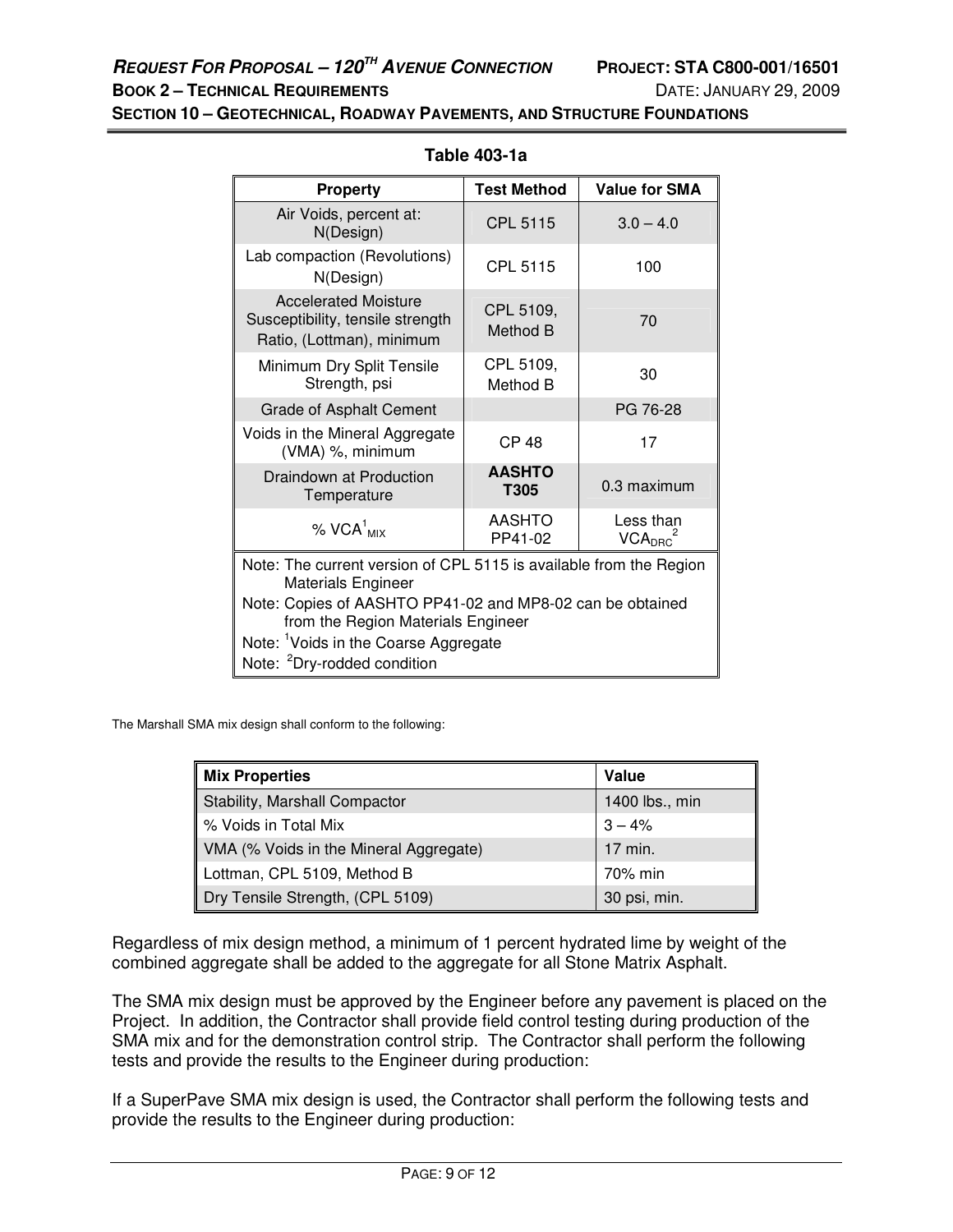**SECTION 10 – GEOTECHNICAL, ROADWAY PAVEMENTS, AND STRUCTURE FOUNDATIONS**

| <b>Superpave Mix Property</b>                                        | <b>Frequency</b>                |
|----------------------------------------------------------------------|---------------------------------|
| Draindown (AASHTO T 305)                                             | 1/1000 tons or fraction thereof |
| Percent Voids in the total mix $@N_{(design)}$                       | 1/1000 tons or fraction thereof |
| VMA (Percent Voids in the Mineral Aggregate) @ N <sub>(desian)</sub> | 1/1000 tons or fraction thereof |
| Lottman, CPL 5109, Method B                                          | 1/5000 tons or fraction thereof |
| Dry Tensile Strength, CPL 5109                                       | 1/5000 tons or fraction thereof |
| Percent AC & Aggregate Gradation CP 5120                             | 1/1000 tons or fraction thereof |

If a Marshall SMA mix design is used, the Contractor shall perform the following tests and provide the results to the Engineer during production:

| <b>Marshall Mix Property</b>                 | <b>Frequency</b>                |
|----------------------------------------------|---------------------------------|
| Draindown (AASHTO T 305)                     | 1/1000 tons or fraction thereof |
| Stability (Marshall)                         | 1/1000 tons or fraction thereof |
| Percent Voids in the total mix               | 1/1000 tons or fraction thereof |
| VMA (Percent Voids in the Mineral Aggregate) | 1/1000 tons or fraction thereof |
| Lottman, CPL 5109, Method B                  | 1/5000 tons or fraction thereof |
| Dry Tensile Strength, CPL 5109               | 1/5000 tons or fraction thereof |
| Percent AC & Aggregate Gradation CP 5120     | 1/1000 tons or fraction thereof |

Subsection 403.03 shall include the following:

The mineral filler for SMA shall be stored in a separate silo and added automatically in the correct proportion. The mineral filler addition equipment shall be electronically or mechanically interlocked to the aggregate feed sensors so that the proper amount of mineral filler is added whenever SMA is produced.

The SMA mineral filler shall be added at the same point the asphalt cement is added to the aggregate.

Tack coat between the existing pavement and Stone Matrix Asphalt pavement shall be placed at a rate between 0.03 and 0.05 gallons per square yard.

Before proceeding with SMA placement, the Contractor shall demonstrate the ability to produce and place a satisfactory mix. The actual Work may proceed when a full lane width demonstration control strip, having a minimum length of 1000 feet has been successfully placed. The Contractor shall determine properties (VMA, Voids, in-place density, and Marshall Stability, if required) of the project produced mix that is used in the demonstration control strip and provide the results to the Engineer. No other SMA production or placement will be allowed until densities are determined. If the material in the demonstration control strip is not in close conformity with the specifications, the demonstration control strip will be removed and replaced at the Contractor's expense. The Engineer will designate the location of the control strip.

### **10.2.3.8 Tie-Bar Insertion**

Section 412 of the Standard Specifications is hereby revised for this Project as follows: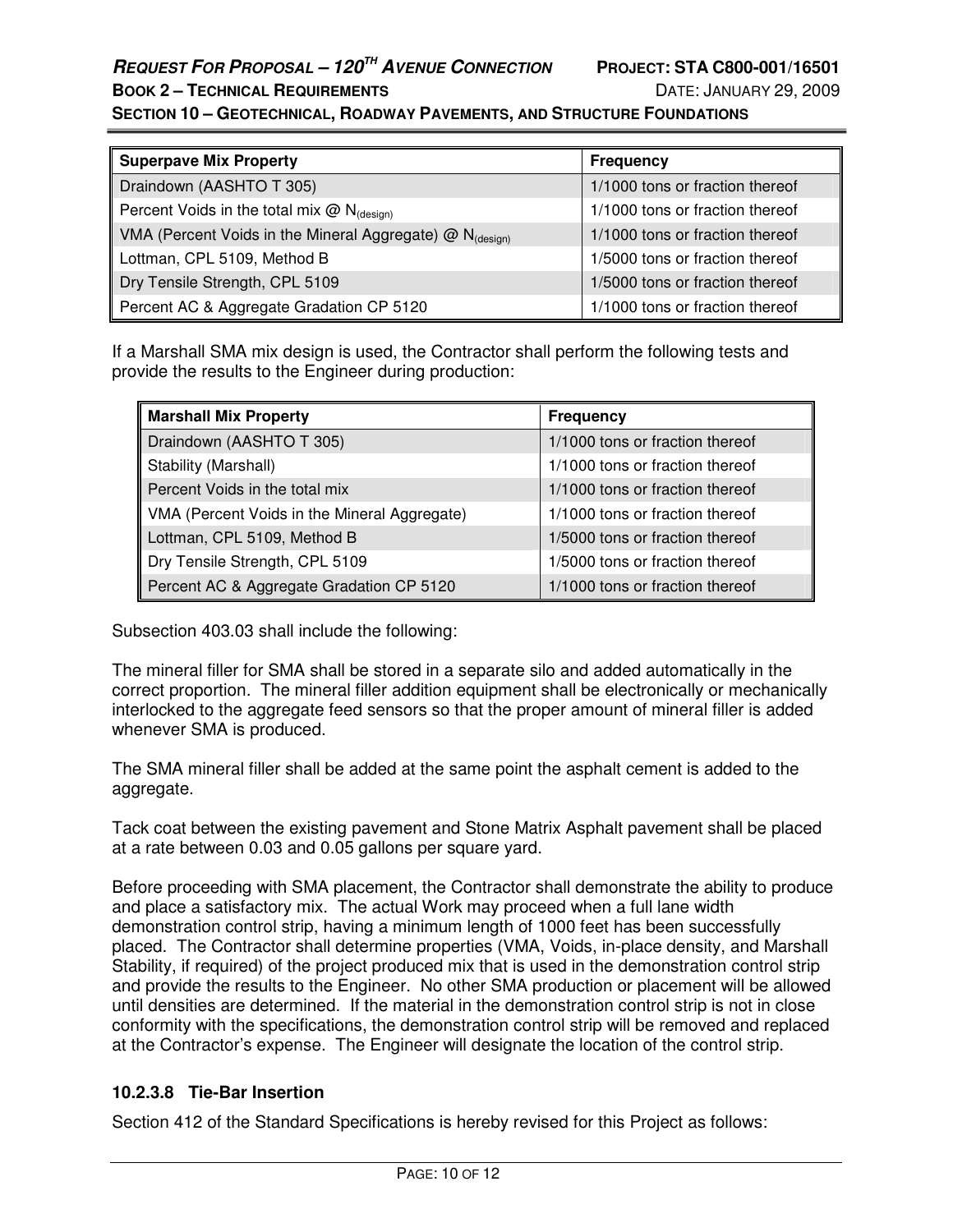Subsection 412.13(b) 1 shall include the following:

If tie bars are inserted into plastic concrete with a tie bar insertion machine, tie bar location and concrete consolidation shall be subject to the following additional requirements:

Each 2500 linear feet of longitudinal weakened plane joint resulting from the procedure shall have one random location cored where the core intercepts an inserted tie bar. The core shall be six-inch diameter taken in the presence of the Engineer.

If non-consolidated concrete is evident above the inserted tie bar, the Contractor shall cease paving operations and submit a corrective action plan in writing for approval. Correction of the joint and further paving shall take place only after written approval of the corrective action plan has been provided by the Engineer. Additional coring may be required, as directed by the Engineer.

Further failure to consolidate the concrete over the tie-bars will be justification to preclude the use of automatic tie-bar insertion for the remainder of the Project.

### **10.2.3.9 Detour Pavement**

Section 621 is hereby added to the Standard Specifications for this Project and shall include the following:

### **DESCRIPTION**

621.01 This Work consists of constructing detour pavement.

#### **MATERIALS**

621.02 The Contractor shall be responsible for quality control required to assure adequate quality of material used in the pavement.

### CONSTRUCTION REQUIREMENTS

621.03 The detour location and dimensions shall be approved by the CDOT Project Director. The detour pavement design shall be provided by the Contractor. These designs shall be submitted to the CDOT Project Director prior to starting construction of the detour. Review does not constitute Acceptance of the designs. Acceptance will be based solely on providing the detour in a satisfactory condition. If the material and thickness furnished result in an inadequate detour structure, the Contractor will provide additional thickness, materials, or other measures necessary to provide a satisfactory pavement for the life of the detour. All necessary signs, pavement markings and other traffic control devices shall be provided in accordance with the Traffic Control Plan. The Contractor shall remove and dispose of the detour pavement when it is no longer needed to maintain traffic.

### MAINTENANCE OF DETOUR

The Contractor shall maintain the detour for the entire period that it is required. Any distress which affects the ride, safety, or serviceability of the detour roadway shall be corrected to the satisfaction of the CDOT Project Director.